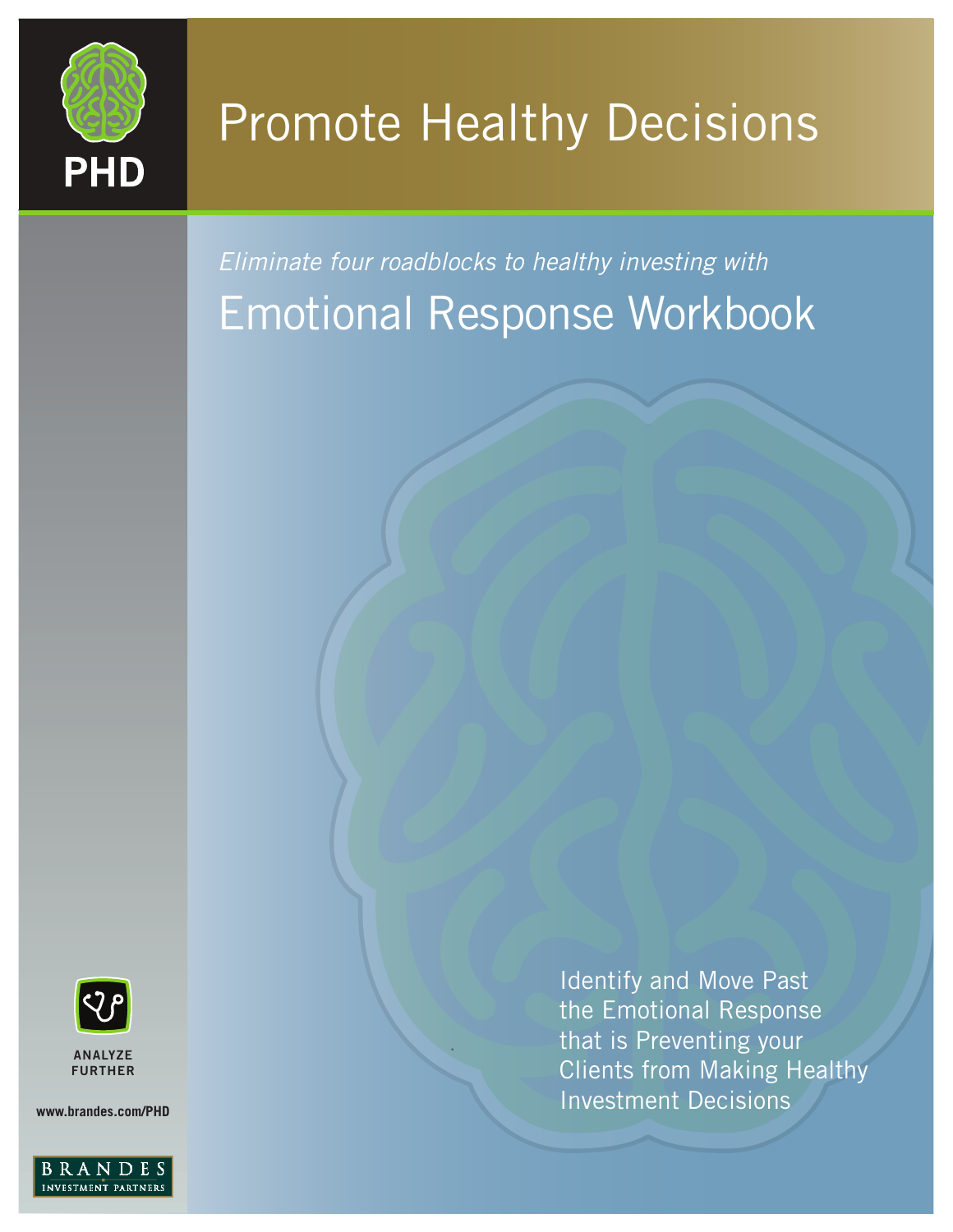## Emotional Response Workbook

| <b>Anchoring</b>              | Stuck in the past.                                     |
|-------------------------------|--------------------------------------------------------|
| The Endowment Effect ▶        | Sentiment and nostalgia overshadows rational thinking. |
| <b>Short-Termism</b>          | Can't see past today.                                  |
| <b>The Attention Response</b> | Overexposure and overreaction to market events.        |



Identify: Place a checkmark beside each statement that accurately describes your client's state.



Resolve: If you check three or more boxes in one section, follow the instructions and examples to help the client get past the emotional response (ER).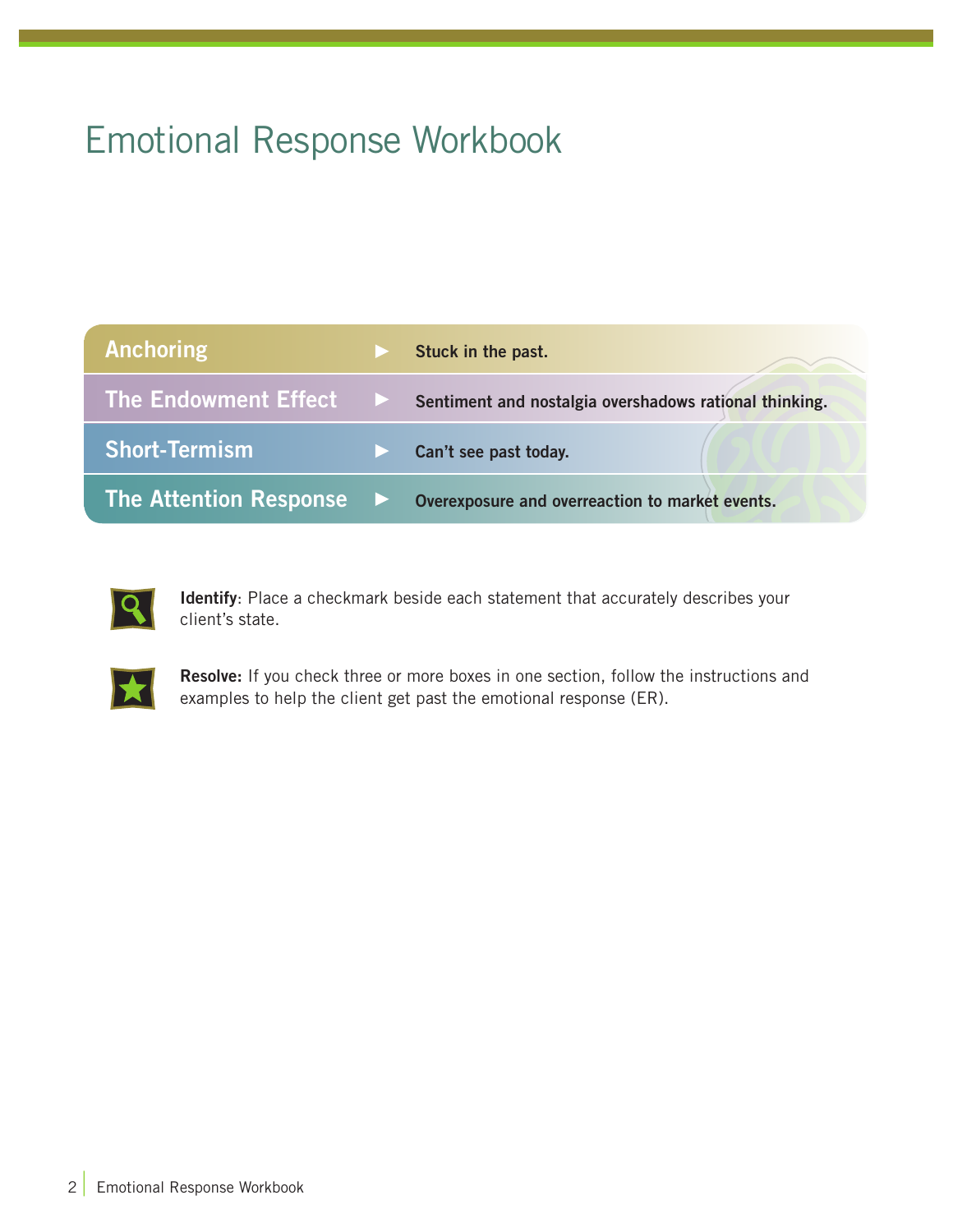## Two Approaches to Addressing Emotional Responses

When talking with a client, decide whether an intervention is appropriate or worthwhile. If so, you can choose one of two approaches:

#### Ω

### Educate (overt)

Educational interventions are direct and to the point. Clients who are open and curious respond best to education about ERs. These clients are more likely to listen, be respectful, and appreciate your feedback.

#### *Sample Advisor-Client Education*

Advisor: "Sometimes people make mistakes in how they think about stocks. It tends to be when we're responding emotionally. In fact, there's a whole field of study, with university departments and Nobel Prize-winners, devoted to figuring out how we make misjudgments with stocks. The field is called behavioral finance and researchers say…"

Advisor: "I see where you're coming from, and it could definitely be true. You know, there's another possibility. It reminds me of something I once read. Researchers have found that there is a common misperception called \_\_\_\_\_\_\_, where investors and it leads to long-term underperformance in the markets. If you're interested in more detail about it, I can give you some reading material.

#### Re-frame (covert)

2

Re-framing involves verbally describing another perspective. If it is done correctly, the client will develop a new understanding of their situation, and as a result, they will often feel relieved. This type of intervention is appropriate for most clients, especially when they are emotional or are poor listeners. Extensive examples of re-framing are listed beneath each ER.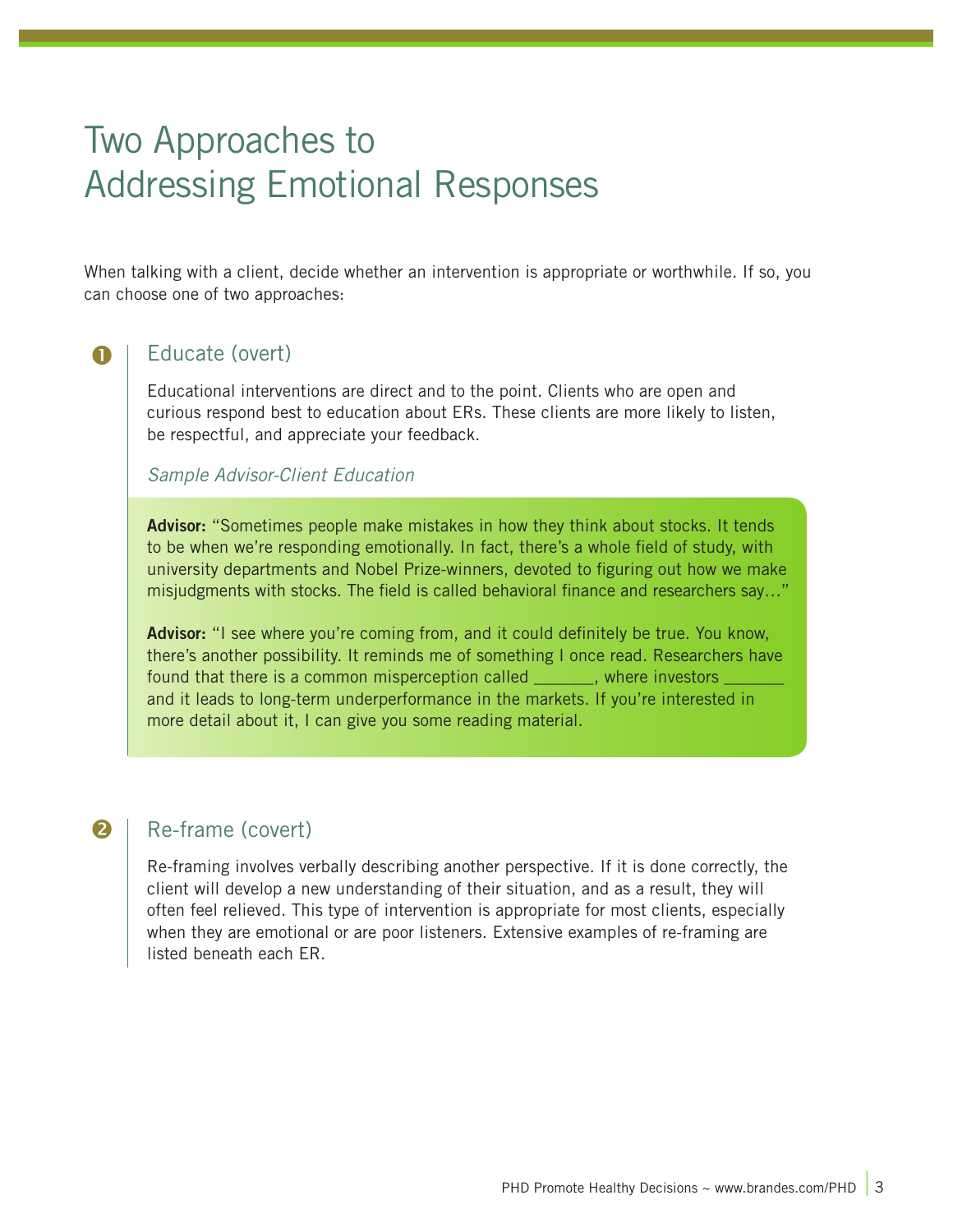## ANCHORING



### Stuck in the Past

Anchoring occurs when investors use a prior price as a reference point, and as a result their future expectations are unconsciously influenced by that number.

### Symptoms

Does your client…

- seem to ignore new information about investments?
	- frequently mention the purchase price of investments?
- $\Box$  appear overly influenced by unsupported forecasts (e.g., "Dow 36,000!")?
	- mention media commentary or other industry comments as reference points (e.g., "I heard an economist on the radio say oil is going to \$300.")?

 $\exists$  talk about recent or all-time highs or lows when discussing merits of a position?

feel that he/she needs to 'break even' with individual holdings to feel okay?

\_\_\_\_\_\_\_\_ **Total number of check marks**



### Move into the Present and Face the Future

Identify the client's anchor and then either eliminate it, or establish a new one that is more congruent with their long-term interest.

#### Examples

**Client:** "The stock is only \$30 per share today; just four weeks ago it was \$40. I know we bought it at \$19, but I'd really like to wait until it gets back to \$40." O.

Advisor: "Let's look at the reasons why \$30 per share is a reasonable price..."

- *Establish a different kind of anchor:*  "Within its sector, this stock has one of the highest P/E ratios of \_\_\_\_\_. So, even though the stock price is down, this is actually a much more expensive stock then it was."
- *Redirect client from a positive to a negative anchor:* "It may never get back to that \$40 high given the way the subprime crisis is unfolding. In fact, I hate to say it, but this actually is a \$20 stock right now."

**2 Client:** "It's still down 8%. If it gets back to where we bought it, I say sell."

#### Advisor:

 *Remind the client of the bigger picture:*  It's always tempting to want to max out. But that can be a trap that really paralyzes an investor and keeps them stuck in a position they shouldn't be in anymore. It's important to look at a portfolio as a whole and not as individual 'wins' and 'losses'.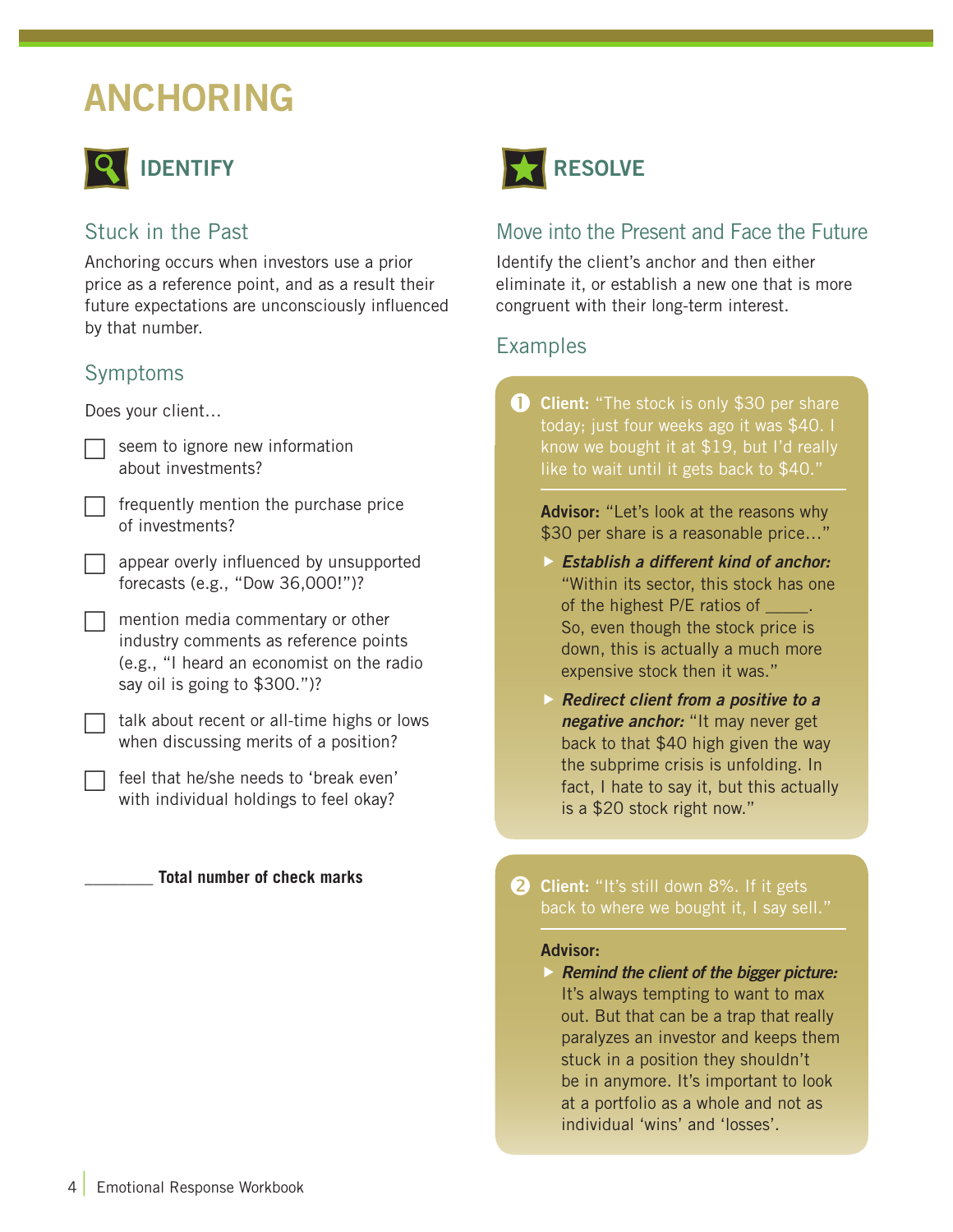## THE ENDOWMENT EFFECT



### Sentiment and Nostalgia Overshadows Rational Thinking

The Endowment Effect is a tendency to overvalue what we own versus what we do not own because of both an irrational emotional attachment and a natural inclination toward the status quo.

### Symptoms

Does your client…

- seem reluctant to change positions that he/she has inherited?
- $\Box$  demonstrate an emotional attachment to investments?
- frequently express their opinions for certain companies, funds, or products in terms of affection (e.g., expressions such as 'liking a lot', or 'loving')?
- confuse good companies with good stocks?
- speak about owned investments in affectionate, possessive terms while speaking of un-owned investments more analytically?

#### \_\_\_\_\_\_\_\_ **Total number of check marks**



## Dissolve Emotional Attachment

Move clients away from this state of mind by repositioning their perspective, updating the story, addressing the underlying emotions or explaining the *Law of Conservation of Matter.*

### Example

**Client:** "I inherited this position from my father. I've had it for years and it's been good. I don't want to change it now."

#### Advisor:

- *Reposition:* "Let's just say someone hit a 'restart button' on your portfolio and all of your current holdings have been reset to cash. What positions would you use to build this new portfolio?"
- **Change the story:** "You have held it for a long time. Let's take a look at what developments have occurred since that time that might mean a change is in order."
- *Address underlying emotions:*  "Sometimes letting go of an investment you've had for a while can feel like a loss. Besides the prospect of money, what are some of the things you feel like you may be losing if you sell this position?"
- *Move from loss to conversion:* "There's a law in physics called the *Law of Conservation of Matter;* it says that matter is neither created nor destroyed it is just converted into something else. Money works on the same principle. What are some of the things we can convert this holding into that will serve you well going forward?"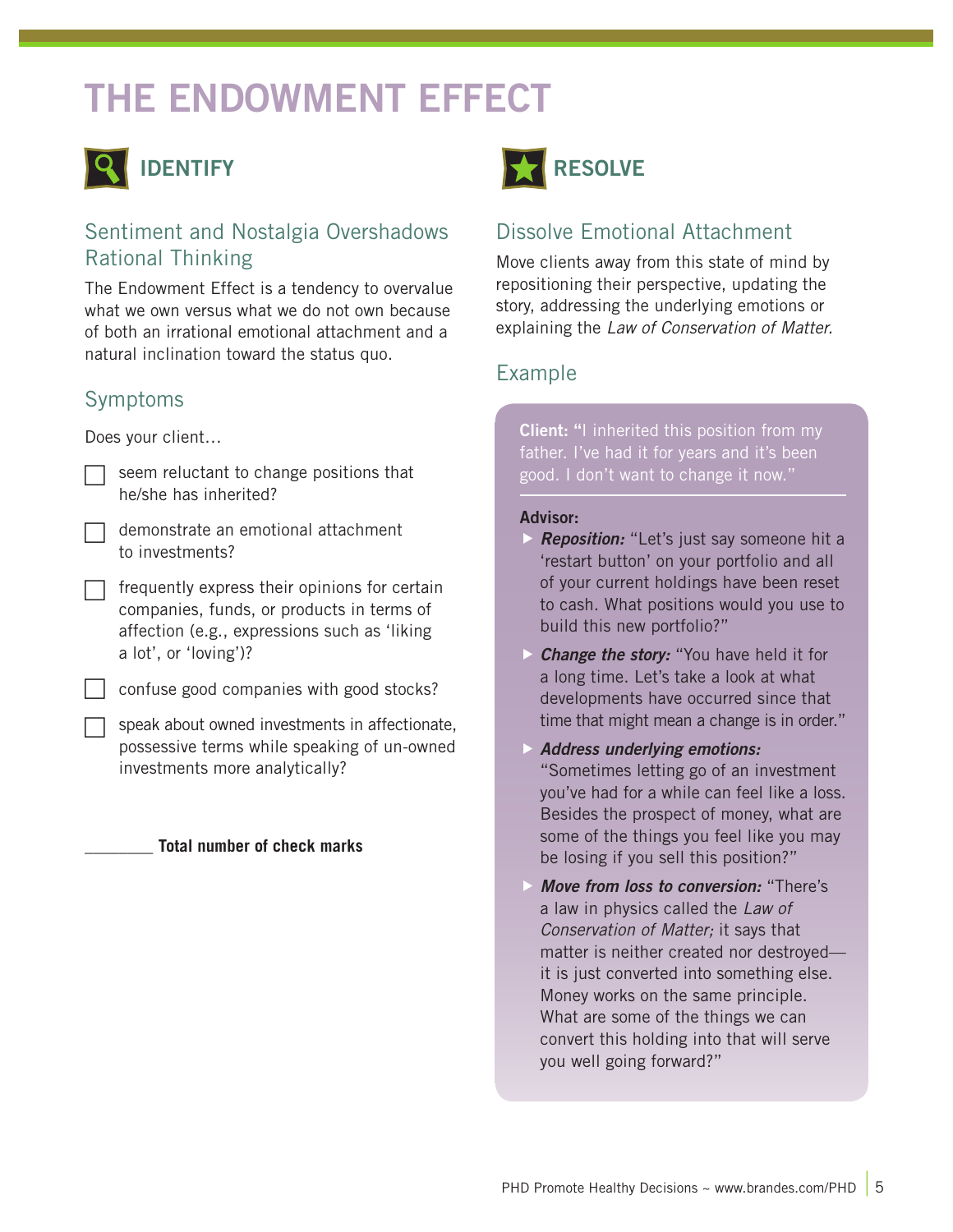## SHORT-TERMISM



Can't See Past Today

#### Symptoms

Does your client…

| $\Box$ check the status of their portfolio on a |
|-------------------------------------------------|
| daily basis?                                    |

express reservations about the long-term plan based on short-term events (e.g., an interest rate move, a political election)?

have difficulty articulating long term goals and visions for their future?

have significant credit card debt or home equity borrowing?

talk about potential global crises as real threats to their wealth?

\_\_\_\_\_\_\_\_ **Total number of check marks**



### Extend the Time Horizon

Pull clients out of short-term views and instill a healthy, long-term perspective of their investments.

#### Example

#### Client:

"Now is a bad time to be in the market."

#### Advisor:

- *Reframe the crisis as an opportunity— Have stats on average performance, buying on dips:* "Volatility (the ups and downs) may feel like risk—but only in the short term. For people with long term plans, volatility is actually the investor's best friend. The only way to outperform the market is to buy low."
- *Reality Testing:* "It might be, if you needed to withdraw all your money in the next week or month. But if you have a longer term investing horizon, history tells us there is no such thing as a bad time to be in the market. (Have stats, rolling 10 year periods, etc.).
- *Make a useful comparison the client can relate to that illustrates the point:* "The value of your portfolio goes up and down every day—kind of like the value of your house. And yet, we tend not to check the value of our houses everyday… why is that?"
- *Shifting to future focus:* "Let's talk for a moment about your long term goals, the ones you and I created together. Let's take a look at how you would like your life to look…"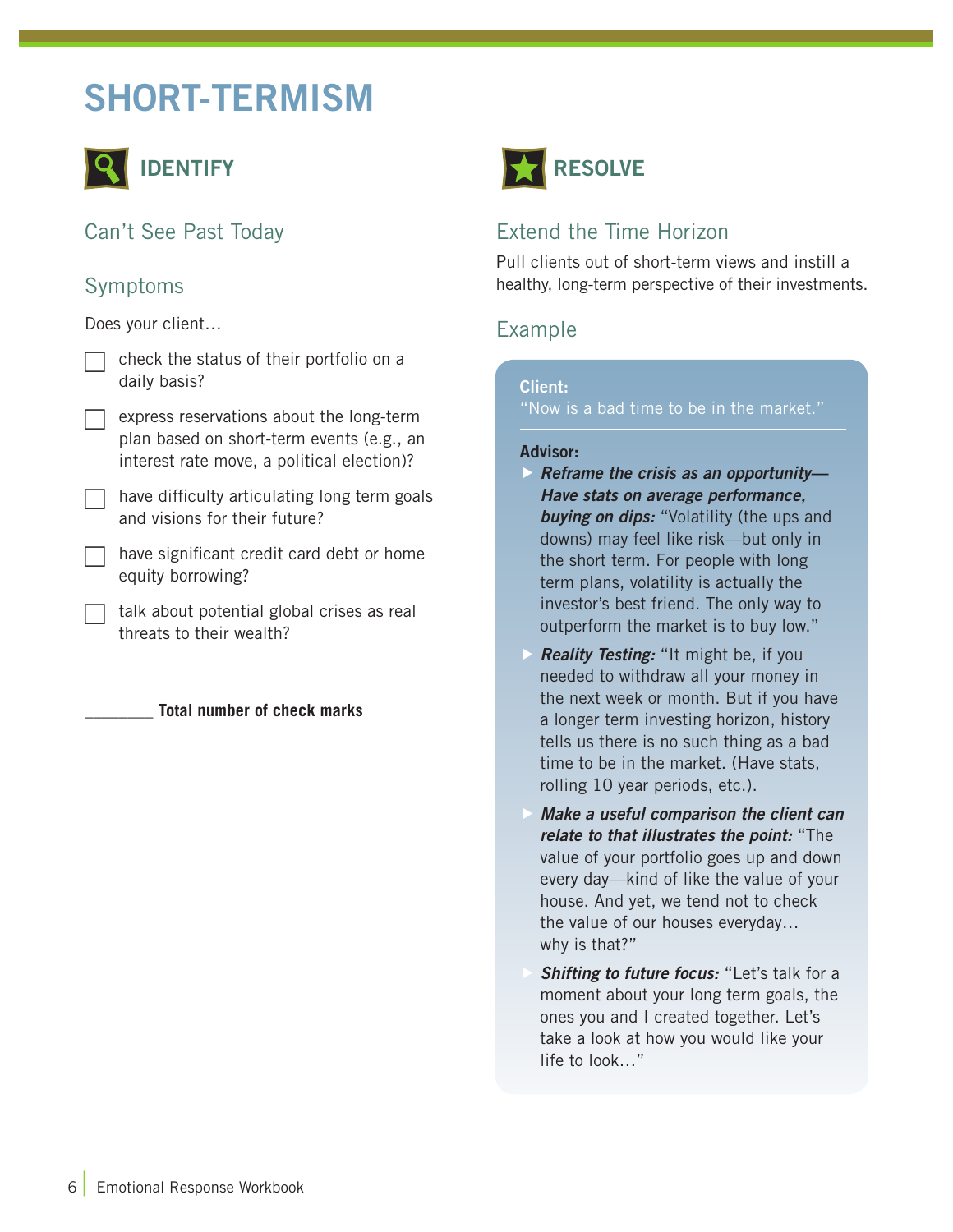## THE ATTENTION RESPONSE



#### Overexposure and Overreaction to Market Events

The Attention Response is the tendency to overestimate the frequency or severity of an event based on greater exposure to it. It is most prevalent with people who



2

lack a well-grounded sense of why they hold their investments, and

follow the financial/geo-political news closely.

## Symptoms

Does your client…

| $\Box$ watch financial news shows or read |
|-------------------------------------------|
| investment news articles every day?       |

| $\Box$ refer to recent news items/opinions when |
|-------------------------------------------------|
| discussing their portfolio plans?               |

| $\Box$ use tell-tale terms like 'I keep hearing' |
|--------------------------------------------------|
| or 'I keep seeing' when referring to what        |
| influences their opinions?                       |

- mention the prospect of potential geopolitical disasters frequently?
- $\Box$  want to re-position their investments due to topics recently in the news (e.g., gold rally, oil highs, China emergence, etc.)?
	- talk about popular stocks or funds frequently?

#### \_\_\_\_\_\_\_\_ **Total number of check marks**



## Redirect the Focus

Reset the client's view to a more rational view of risk and performance. Try to immunize them to the barrage of media information that creates emotional and impulsive responses.

#### Example

**Client:** "I've been following the news and all the experts are talking about \_ happening. We may want to move more money to cash until the threat passes."

#### Advisor:

- *Reality Testing:* "It is a frightening prospect. But let's take a look at all the other frightening prospects that scared people out of their positions the last 10 years." (Pull out list: SARS, Bird Flu, Mad Cow, etc.)
- *Reframe to long-term view:* "We know that periodically events happen that produce market set-backs. Let's take a look at the long-term market performance despite all these negative events."
- *Worst case scenario—the catastrophe is always worse in the imagination:* "This disaster is possible. But let's look at what the end result might be. How would our lives would be different afterwards? What would be the long-term effects on the market?"
- *Reframe on personal goals, away from market activity:* "News programs, while legitimate, are motivated by ratings. They're designed to trigger an emotional response. But we know that a rational focus on our goals for the future is the only way to be successful. Let's revisit some of the reasons why we're putting our money away."